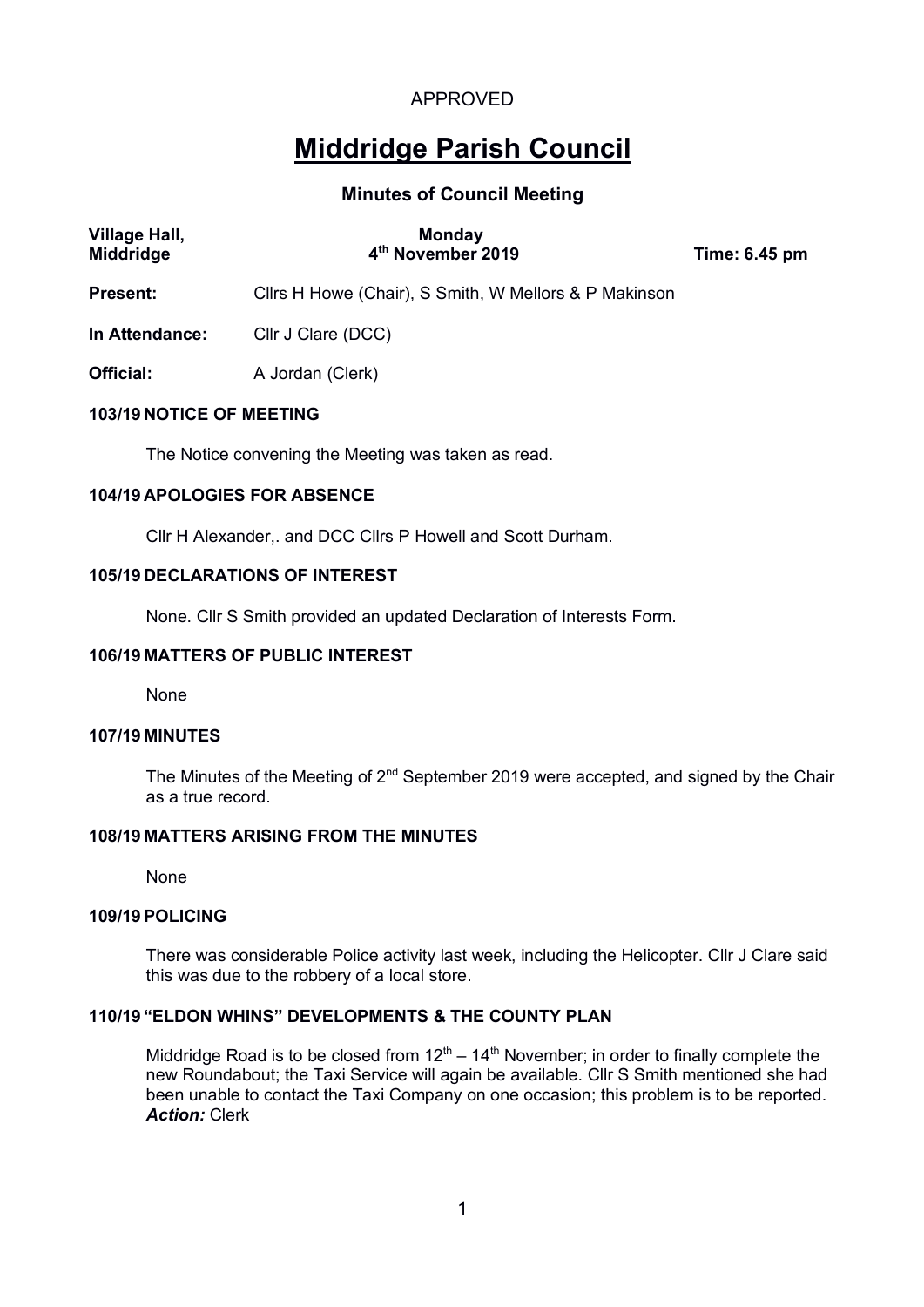The reasons why the construction of the new Roundabout has taken so long are being investigated. Cllr J Clare mentioned that DCC currently have a Consultation on proposals to improve the process of handling Road Closures, including reducing how long they take.

# **111/19 "THE PADDOCK" WILD-FLOWER GRASSLAND**

Tammy Morris-Hale of the DCC Ecology Department has produced the promised Survey of the existing Plant and Wildlife, and Report on the impact of the proposed Project on these; these documents have been circulated to Residents who have expressed an interest.

Arrangements for the first Meeting of the new Working Group are in hand. Following discussion it was agreed that Tammy Morris-Hale should be invited to attend this Meeting. *Action:* Clerk

There have been problems establishing what Section 106 money is available, and whether some of this could be used for new Fencing and an Access Gate for "the Paddock". Cllr J Clare explained where this information could be found, and that Section 106 money is generally allocated for specific purposes, and cannot be diverted. However there is a large sum available for improvements to the Allotments, and it should be possible to use some of this for a new Fence between the Allotments and "the Paddock".

### **112/19 GROUNDS MAINTENANCE & GENERAL REPAIRS**

#### **(a) Street Light Removal**

The new Street Lights on Walkers Lane have been installed, with minimal disruption to local Residents.

### **(b) Walkers Lane Road & Parking**

Following investigation, it appears there is no necessity for Parking Restriction Notices; the Double Yellow Lines are sufficient.

There was some discussion of the problem of some Village Hall users parking on adjacent Roads, rather than using the Public Car-park.

#### **(c) Parish Paths**

A Claim for Damages was received from Tommy Walton's Solicitors regarding damage to crops allegedly caused by "Quad-Bikes" accessing part of his Land via where the "Kissing Gate" on Path 7 (the "Tramway") used to be before it was destroyed by Arson. The Parish Council replied pointing out that the legal responsibility for the provision of fencing along, or adjacent to, Parish Paths lies with the respective Land-Owners, and not the Parish Council (who are not one of the Land-Owners)..There has been no further communication regarding this matter.

### **(d) Dog Litter**

On investigation it was discovered that DCC have installed a new Dig Litter Bin on Parish Path 1 near Northside Close; rather the moving the Bin on "the Dock" (which remains in place).

### **(e) Village Green Maintenance**

Following discussion, it was decided that the regular Village Litter-picks should be reinstituted, but these should concentrate on areas not covered by DCC. *Action:* Clerk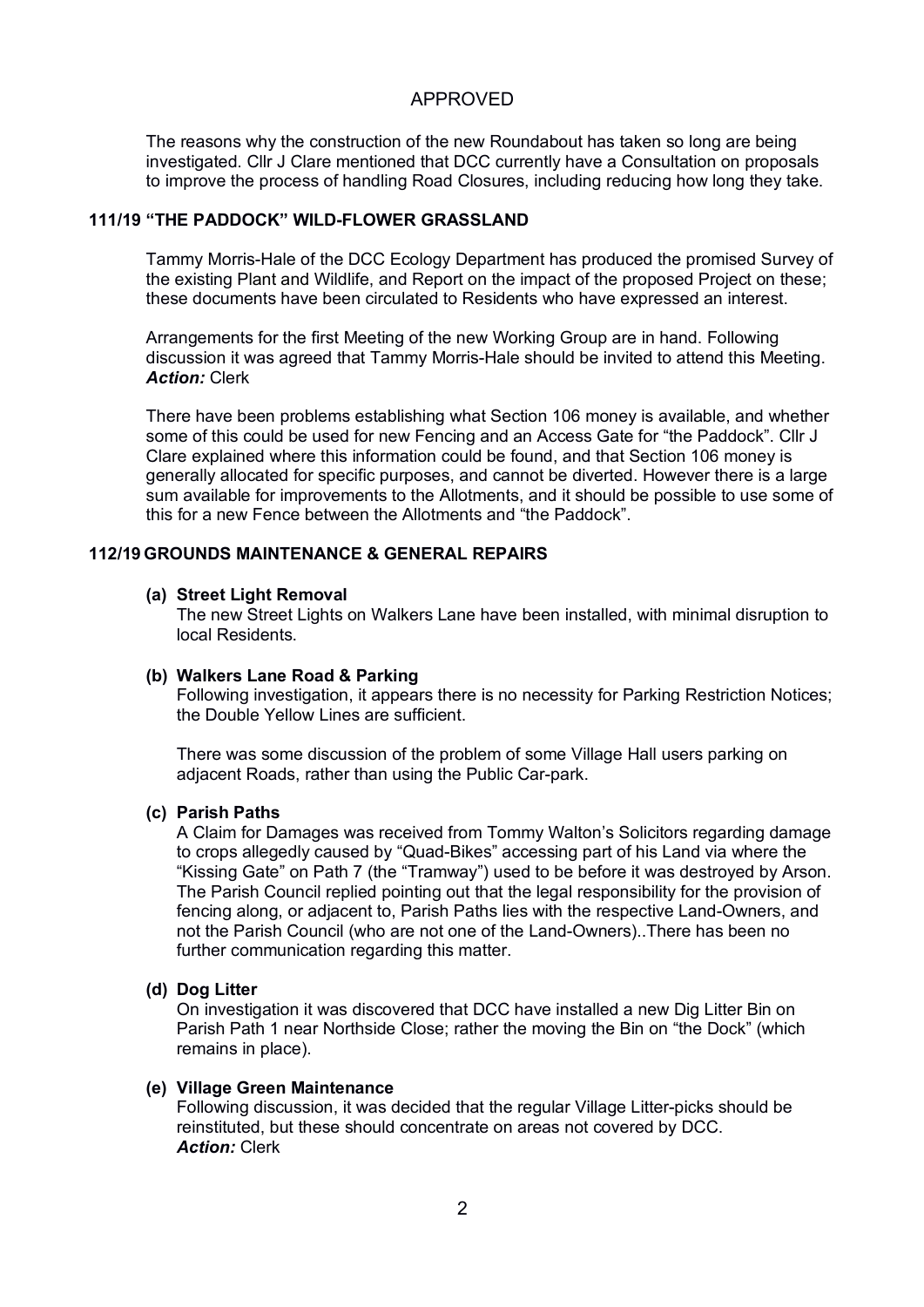Millennium Hedge – Jonathan Pounder has been chased regarding the agreed work.

### **113/19PLANNING APPLICATIONS**

None

# **114/19 CHILDREN'S PLAY AREA**

"John the Handyman" is to be chased regarding the installation of the new Noticeboard for the Play Area. *Action:* Clerk

Cllr P Makinson suggested that in future Aycliffe Property Services (who have done work on the Village Hall) should be considered for Parish Council maintenance work.

The Clerk's Monthly Inspection Report was approved.

### **115/19 ROAD-TRAFFIC**

Our three DCC Councillors have kindly agreed to fund the Parish Council's "Community Road Watch" Project from their Neighbourhood Budgets; the necessary Application Form is being prepared.

*Action:* Clerk.

**RESOLVED** that our DCC Councillors be formally thanked for this.

The DCC Highways Department were contacted regarding the regular flooding of Middridge Road near Blind Lane. Whilst some corrective action has been undertaken, it is considered that further work is required, and the proposal for a Meeting to discuss this matter is to be chased.

*Action:* Clerk

### **116/19 NEIGHBOURHOOD PLAN (NP)**

Shaun Hanson has discovered a way the Parish Council may be able to receive additional Government Funding; this is being investigated.

# **117/19 ACCOUNTS**

### **RESOLVED** that the following Accounts be approved for payment:-

| <b>Pavee</b>              | <b>Purpose</b>                    | Sum      |
|---------------------------|-----------------------------------|----------|
| Hayfields Contracting Ltd | Parish Paths - $2^{nd}$ Cut       | £504.00  |
| Royal British Legion      | <b>Wreath &amp; Crosses</b>       | £35.00   |
| <b>Philip Makinson</b>    | Compost for new Village Green Tub | £10.00   |
|                           | TOTAL                             | ££549.00 |

# **118/19 GAMP & CDALC**

GAMP – Project Proposals for the available Welfare Reform, Youth, and Older Persons Social Isolation Funds are being sought.